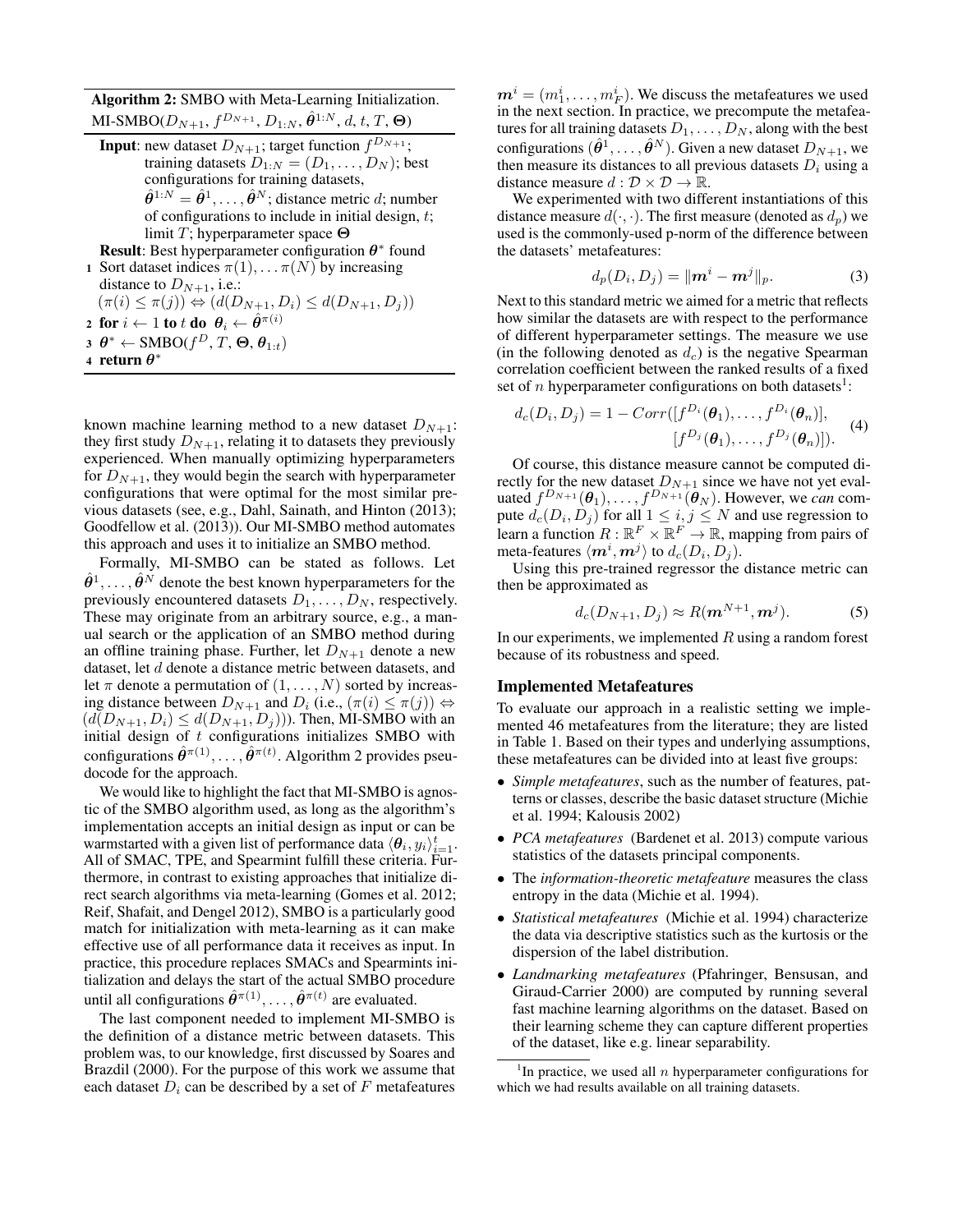| <b>Simple metafeatures:</b>                | <b>Statistical metafeatures:</b>    |          |
|--------------------------------------------|-------------------------------------|----------|
| number of patterns                         | min # categorical values            |          |
| log number of patterns                     | max # categorical values            |          |
| number of classes                          | mean # categorical values           |          |
| number of features                         | std # categorical values            |          |
| log number of features                     | total # categorical values          |          |
| number of patterns with missing values     | kurtosis min                        |          |
| percentage of patterns with missing values | kurtosis max                        |          |
| number of features with missing values     | kurtosis mean                       |          |
| percentage of features with missing values | kurtosis std                        |          |
| number of missing values                   | skewness min                        |          |
| percentage of missing values               | skewness max                        |          |
| number of numeric features                 | skewness mean                       |          |
| number of categorical features             | skewness std                        | Tε       |
| ratio numerical to categorical             |                                     | le.      |
| ratio categorical to numerical             | <b>PCA</b> metafeatures:            | ar       |
| dataset dimensionality                     | pca 95%                             | th       |
| log dataset dimensionality                 | pca skewness first pc               |          |
| inverse dataset dimensionality             | pca kurtosis first pc               |          |
| log inverse dataset dimensionality         |                                     |          |
| class probability min                      | <b>Landmarking metafeatures:</b>    | $\alpha$ |
| class probability max                      | One Nearest Neighbor                | cl       |
| class probability mean                     | <b>Linear Discriminant Analysis</b> | sii      |
| class probability std                      | Naive Bayes                         | A        |
|                                            | Decision Tree                       | it       |
| <b>Information-theoretic</b>               | Decision Node Learner               | gi       |
| metafeature:                               | Random Node Learner                 | th       |
| class entropy                              |                                     | tio      |

Table 1: List of implemented metafeatures

For each dataset, metafeatures are only computed on the training set. In our experiments, for each dataset this required less than one minute and less than the average time it took to evaluate one hyperparameter configuration on that dataset.

# Application to Machine Learning Algorithms

We now discuss the machine learning algorithms and their hyperparameters we optimized, as well as the datasets we used in our experiments.

# ML Algorithms and Hyperparameters

We empirically evaluated our MI-SMBO approach to optimize two practically relevant machine learning frameworks.

We focused on supervised classification because it is the most widely studied problem in metalearning, with a large body of literature and readily available metafeatures and datasets.<sup>2</sup>

The large configuration space for our main experiment is spanned by a range of machine learning algorithms from scikit-learn (Pedregosa et al. 2011). We combined all algorithms into a single hierarchical optimization problem using the Combined Algorithm Selection and Hyperparameter optimization (CASH) setting by Thornton et al. (2013): we used

| Component             | Hyperparameter            | <b>Values</b>                 | # Values       |
|-----------------------|---------------------------|-------------------------------|----------------|
| Main                  | $\theta_{\text{cluster}}$ | {RF, SVM, LinearSVM}          | 3              |
| Main                  | preprocessing             | ${PCA, None}$                 | $\overline{2}$ |
| <b>SVM</b>            | $\log_2(C)$               | $\{-5, -4, \ldots, 15\}$      | 21             |
| <b>SVM</b>            | $\log_2(\gamma)$          | $\{-15, -14, \ldots, 3\}$     | 19             |
| Linear <sub>SVM</sub> | $\log_2(C)$               | $\{-15, -14, \ldots, 15\}$    | 21             |
| Linear <sub>SVM</sub> | penalty                   | ${L_1, L_2}$                  | $\overline{c}$ |
| RF                    | min splits                | $\{1, 2, 4, 7, 10\}$          | 5              |
| <b>RF</b>             | max features              | $\{1\%, 4\%, \ldots, 100\%\}$ | 10             |
| RF                    | criterion                 | $\{Gini, Entropy\}$           | $\mathfrak{D}$ |
| <b>PCA</b>            | variance to keep          | ${80\%, 90\%}$                | $\mathfrak{D}$ |

able 2: Hyperparameters for the CASH problem in scikitarn. All hyperparameters except  $\theta_{\text{classifier}}$  and preprocessing re conditional. Hyperparameters not mentioned were set to eir default value.

ne top-level hyperparameter  $\theta_{\text{classify}}$  for choosing between assification algorithms, and set all hyperparameters of clasfication algorithm  $A_i$  as conditional on  $\theta_{\text{classifier}}$  being set to  $A_i$ . This CASH problem is of high practical relevance since describes precisely the problem an end user faces when ven a new dataset.<sup>3</sup> To keep the computation bearable and the results interpretable, we only included three classificaon algorithms: an SVM with an RBF kernel, a linear SVM, and random forests. Since we expected noise and redundancies in the training data, we also allowed the optimization procedure to use Principal Component Analysis (PCA) for preprocessing; with the number of PCA components being conditional on PCA being applied. In total this lead to 10 hyperparameters, as detailed in Table 2. We discretized these 10 hyperparameters to obtain a manageable number of 1 623 hyperparameter configurations that allowed the exhaustive precomputation of classification errors for the entire grid.

We performed a second experiment to test the suitability of our method for a low-dimensional hyperparameter optimization problem: optimizing the complexity penalty C and the kernel width  $\gamma$  of an SVM using an RBF kernel. As above, we discretized these two hyperparameters to a grid of  $19 \cdot 21 = 399$  combinations; these constitute a subset of the configurations considered in the CASH problem above.

# Datasets and Preprocessing

For our experiments, we aimed for a large number of high-quality classification datasets. We found the OpenML project (Vanschoren et al. 2013) to be the best source of datasets and used the 60 classification datasets it contained in April 2014. For computational reasons we had to exclude three datasets, leaving us with a total of 57. We first shuffled each dataset and then split it in stratified fashion into 2/3 training and 1/3 test data. Then, we computed the validation performance for Bayesian optimization by ten-fold crossvalidation on the training dataset.

To use the same dataset for each classification algorithm,

 $2$ We note, however, that in principle, our procedure is applicable to every optimization problem that is concerned with minimizing a measurable objective and has a set of metafeatures describing the problem. For example, one possible use in the field of unsupervised learning could be representation learning, with reconstruction error as the objective.

<sup>&</sup>lt;sup>3</sup>We note the existence of previous work on CASH variants for scitkit-learn (Hoffman, Shahriari, and de Freitas 2014; Komer, Bergstra, and Eliasmith 2014).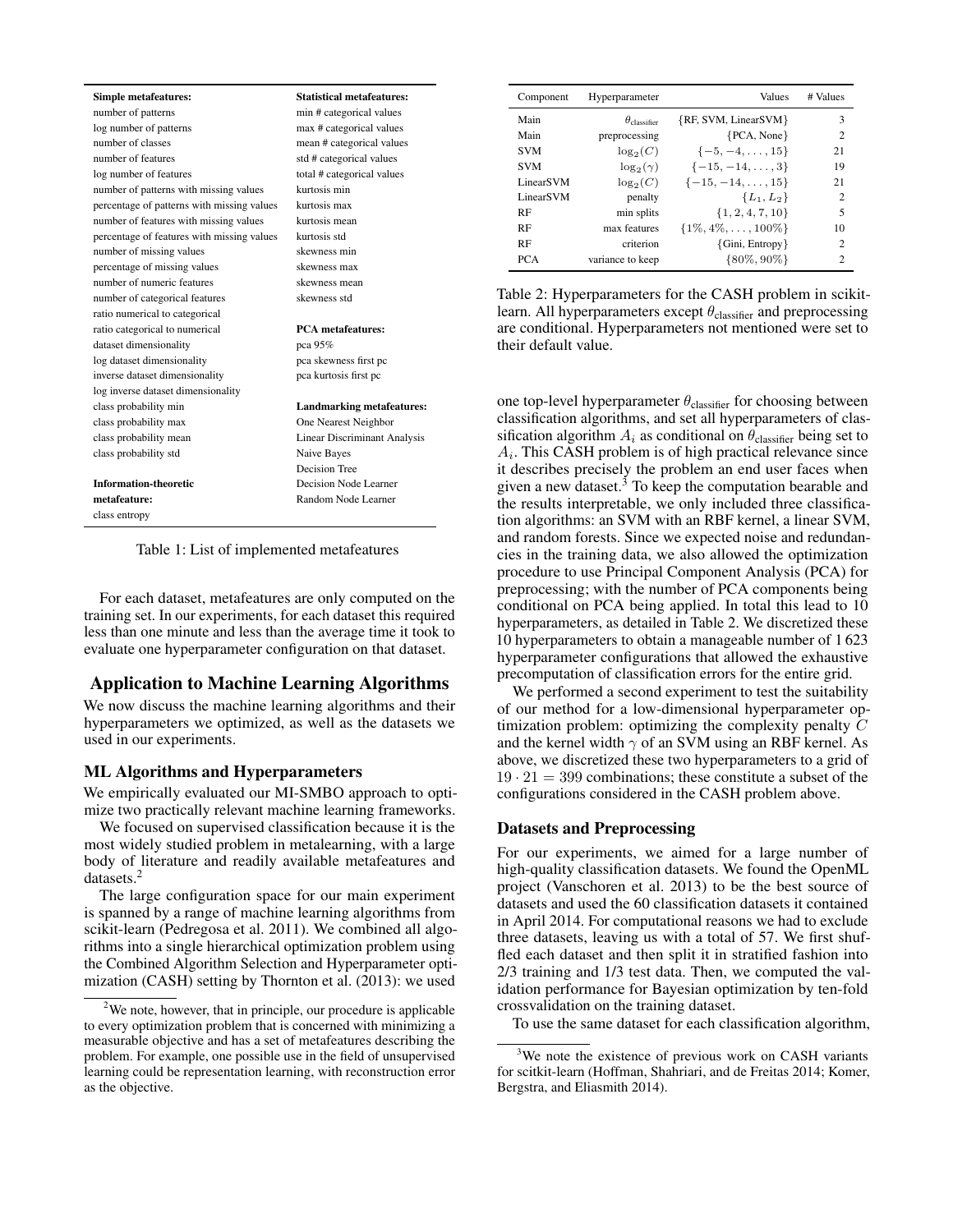

Figure 1: Difference in validation error between hyperparameters found by SMBO and the best value obtained via full grid search for three datasets with scikit-learn. (20,d,X) stands for MI-SMAC with an initial design of  $t = 20$  configurations suggested by meta-learning with distance measure  $d$  using metafeatures X.

we coded categorical features using a one-hot (aka 1-in-k) encoding, replacing each categorical feature  $f$  with domain  $\{v_1, \ldots, v_k\}$  by k binary variables, only the *i*-th of which is set to true for data points where  $f$  is set to  $v_i$ . To retain sparsity, we replaced any missing values with zero. Finally, we scaled numerical features linearly to the range  $[0, 1]$ .

# Experiments

#### Experimental Setup

We precomputed the 10-fold crossvalidation error on all 57 datasets for each of the 1 623 hyperparameter configurations in our CASH problem. Because the configurations for the SVM benchmark form a subset of these configurations, the corresponding results were reused for the second experiment. Although the classification datasets were no larger than medium-sized  $(< 20000$  data points), calculating the grid took up to three days per dataset on a modern CPU. This extensive precomputation allowed us to run all our experiments in simulation, by using a lookup table in lieu of running an actual algorithm.

We evaluated our MI-SMBO approach in a leave-onedataset-out fashion: to evaluate it on one dataset, we assumed knowledge of the other 56 datasets and their best hyperparameter settings. Because Bayesian optimization contains random factors, we repeated each optimization run ten times on each dataset. In total, we thus executed each optimization procedure 570 times.

Our meta-learning initialization approach has several free design choices we had to instantiate for our experiments. These are: the distance metric  $d$ , the used metafeatures (we experimented with several subsets suggested in the literature (Pfahringer, Bensusan, and Giraud-Carrier 2000; Bardenet et al. 2013; Yogatama and Mann 2014)) and the number  $t \in \{5, 10, 20, 25\}$  of configurations used for initializing SMBO. In total, we evaluated 40 different instantiations of our meta-learning procedure. Due to space restrictions, we only report results for the best of these instantiations; for more results, please see the supplementary material: www.automl.org/aaai2015-mi-smbo-supplementary.pdf

Concerning distance measures, we found the results with  $d_p$  and  $d_c$  distance to be qualitatively similar, with slightly better results for the  $d_c$  measure. We thus restrict the plots

to  $d_c$  in several experiments to avoid clutter in the plots. Our experiments with different metafeatures showed that there is no general best set of metafeatures; thus, we only report results using all metafeatures.

## Warmstarting SMAC for Optimizing scikit-learn

We now report our results for solving the CASH problem in scikit-learn. First, we evaluated the base performance of the hyperparameter optimization procedures random search, TPE, and SMAC (note that for TPE the prior distributions were uniform) on all 57 datasets and then added metalearning-initialization to the best of these. Due to the conditional hyperparameters in the scikit-learn space we excluded Spearmint, which – without modification – is known to perform poorly in their presence (Eggensperger et al. 2013).

Figure 1 presents the qualitative performance of all optimizers on three representative datasets. The plots show the mean of the best function values for one optimizer obtained up to a given number of function evaluations. Overall, we found SMAC to outperform both TPE and random search for this large hyperparameter space, confirming the results of Eggensperger et al. (2013). We thus applied our metalearning initialization to SMAC, but would also expect TPE to benefit from it.

Figure 1 also compares qualitative results of MI-SMAC to the three baselines. In the left plot, the meta-learning suggestions were reasonable and thus lead to MI-SMAC successively improving them over time. In the middle plot the second configuration suggested by meta-learning was already the best, leaving no room for improvement by SMAC. The right plot highlights the fact that meta-learning can also fail and decrease SMAC's performance.

Next, we analyzed MI-SMAC's performance using the same ranking-based evaluation as Bardenet et al. (2013) to aggregate over datasets. For each dataset and each function evaluation, we computed the ranks of the three baselines and the two MI-SMAC variants. More precisely, since we had 10 runs of each of the five methods available for each dataset (which give rise to  $10^5$  possible combinations), we drew a bootstrap sample of 1000 joint runs of the five optimizers and computed the average ranks across these runs. We then further averaged these average ranks across the 57 datasets and show the results in Figure 2. We remind the reader that the rank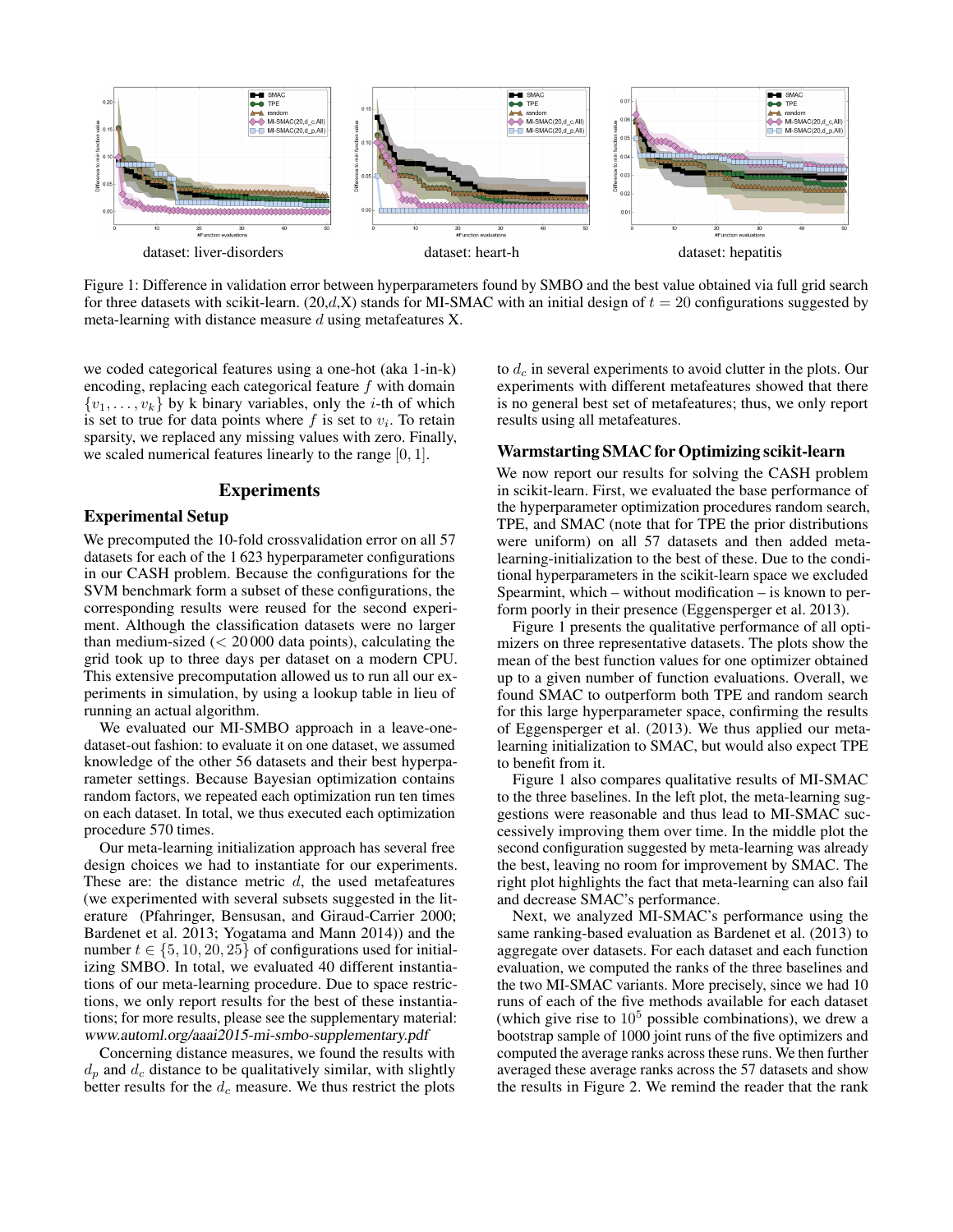

Figure 2: Ranks of various optimizers averaged over all datasets for the CASH problem in scikit-learn.



Figure 3: Ranks of SMAC and various MI-SMAC variants averaged over all datasets for the CASH problem in scikitlearn.

is a measure of performance *relative* to the performance of the other optimizers; thus, a method's rank can increase over time (with larger function evaluation budgets), even though its error decreases, if the other methods achieve greater error reductions. Furthermore, we note that the ranks do not reflect the magnitude of the difference between raw function values.

As Figure 2 shows, the two variants of MI-SMAC performed best, converging to similar ranks with larger function evaluation budgets; and meta-learning yielded dramatically better results for very small function evaluation budgets. We also note that even after 50 function evaluations no SMBO method had fully caught up to the MI-SMBO results. This indicates that meta-learning initialization provided not only good performance with few function evaluations but also a good basis for SMAC to improve upon further.

To demonstrate the effect of varying the number of initial configurations  $t$  selected by meta-learning, we plotted the ranks of different instantiations of MI-SMAC in Figure 3. We observe that within the range of  $t$  we studied MI-SMAC performs better with more initial configurations.

To complement the above ranking analysis, Figure 4 (top) quantifies on how many datasets MI-SMAC with a learned distance performed significantly better than the other methods according to a two-sided t-test, while Figure 4 (bottom) shows

the statistically significant losses. Both of these quantities are plotted over time, as the function evaluation budget increases.

Compared to the optimizers without meta-learning, MI-SMAC performed much better from the start. Even after 50 iterations, it performed significantly better than TPE on 28% of the datasets (in 11% worse), better than SMAC on 35% of the datasets (in 7% worse), and better than random search on 43% of the datasets (in 9% worse). We would like to point out that the improvement MI-SMAC yielded over SMAC is larger than the improvement that SMAC yielded over random search (in 20% better). We attribute this success to the large search space for this problem, which not even SMAC can effectively search in as little as 50 function evaluations. Leveraging successful optimizations from previous datasets clearly helped SMAC in this complex search space.

#### Warmstarting Spearmint for Optimizing SVMs

To test the generality of our approach we performed an additional experiment on a lower dimensional problem; optimizing the hyperparameters of an SVM on all 57 datasets using Spearmint. We expected Spearmint to yield the best results for this problem as it is known to perform well in cases where the hyperparameters are few and real-valued (Eggensperger et al. 2013). A statistical analysis using a two-sided t-test on the performances for each of the 57 datasets confirms this hypothesis, as Spearmint indeed significantly outperformed TPE, SMAC, and random search in 32%, 44%, and 52% of the datasets, respectively, and only lost in 7%, 8%, and 9% of the cases, respectively.

The ranking plot in Figure 5 shows the performance of Spearmint and two MI-Spearmint variants compared to SMAC, TPE and random search. As this plot shows, the three variants of Spearmint performed best, converging to a similar rank with larger function evaluation budgets. While metalearning yielded considerably better results for small function evaluation budgets, after about 10 evaluations Spearmint caught up.

As for the scikit-learn benchmark, we also evaluated the effect of using different values of  $t$  and plotted these in Figure 6. In contrast to the results for scikit-learn, for this benchmark it was better to use less configurations suggested by metalearning. In both benchmarks, however, MI-SMBO yielded substantial performance gains over SMBO during the first function evaluations.

#### Related Work and Possible Extensions

Existing work on using meta-learning for hyperparameter optimization roughly follows two different directions of research. Firstly, Leite, Brazdil, and Vanschoren (2012) developed Active Testing, a method similar to SMBO that reasons across datasets. In contrast to SMBO, Active Testing is a pure algorithm selection method which does not model the effect of hyperparameters (and algorithms) on the results and is limited to a finite number of algorithms. Secondly, meta-learning was used to initialize model-free hyperparameter optimization methods with configurations that previously yielded good performance on similar datasets (Reif, Shafait, and Dengel 2012; Gomes et al. 2012). While similar to our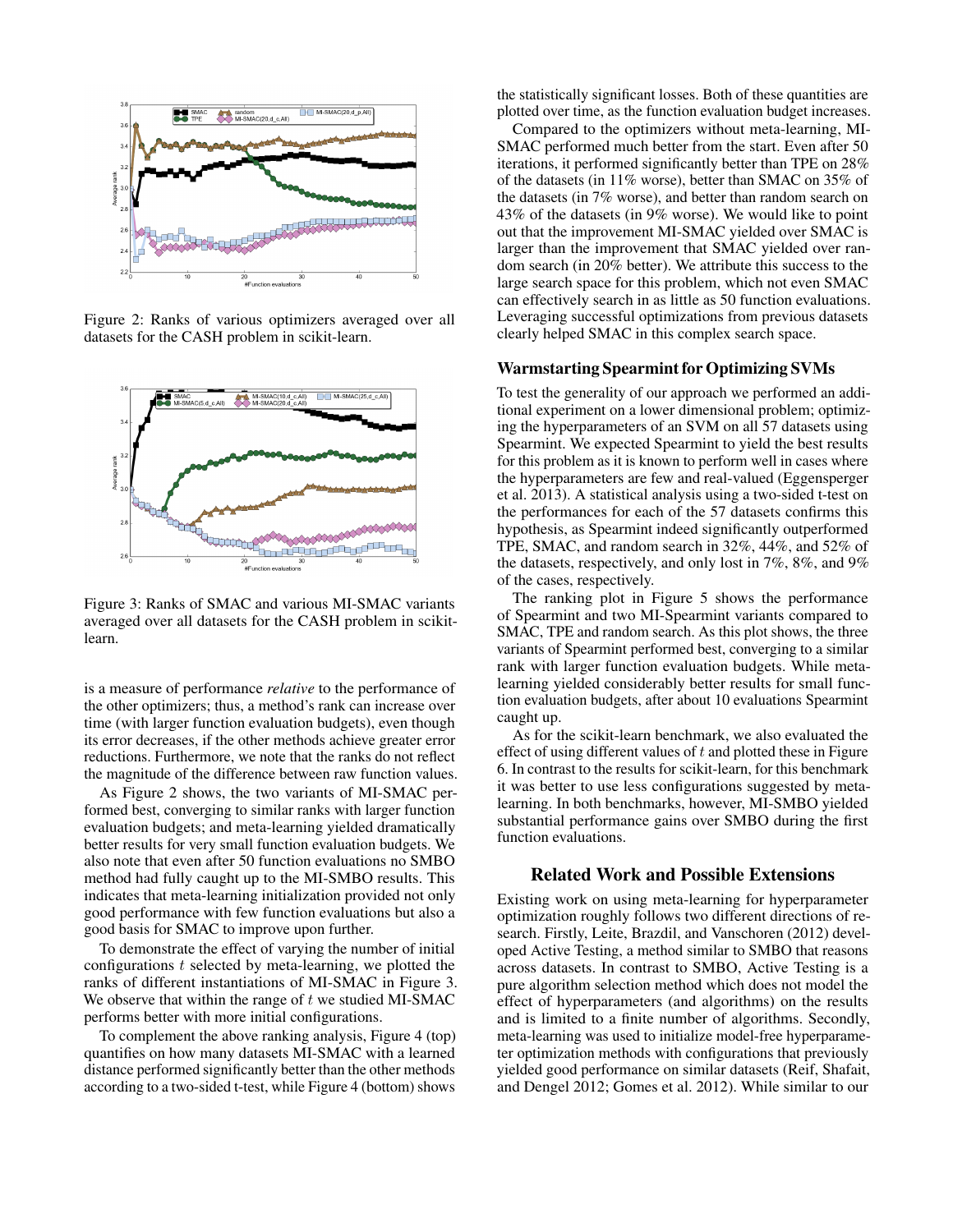

Figure 4: Percentage of wins of MI-SMAC with an initial design of  $t = 20$  configurations suggested by meta-learning using the learned distance on all metafeatures. The upper plot shows the number of significant wins of MI-SMAC over competing approaches according to the two-sided t-test while the lower plot shows the statistically significant losses.



Figure 5: Ranks of various optimizers averaged over all datasets for optimizing the SVM.

work, these methods were limited by their search mechanism and did not improve the state of the art in hyperparameter optimization.

There also exist first attempts to formalize SMBO across several datasets. These collaborative SMBO methods (Bardenet et al. 2013; Swersky, Snoek, and Adams 2013; Yogatama and Mann 2014) address the knowledge transfer directly in the SMBO procedure. However, to date they are limited to small-scale problems with few continuous hyperparameters and a handful of meta-features. In contrast to MI-SMBO they are dependent on the specific SMBO implementation and cannot be readily applied to off-the-shelf hyperparameter optimizers.

Our method's generality opens several avenues for future work. Here, we evaluated MI-SMBO on small and mediumsized hyperparameter optimiziation problems, and an important open research question is to extend it to even larger configuration spaces, such as those of Auto-WEKA (Thornton et al. 2013) and Hyperopt-Sklearn (Komer, Bergstra, and Eliasmith 2014). We also plan to extend collaborative SMBO methods to overcome their limitation to small-scale problems. Finally, it would be interesting to extend our work to general algorithm configuration (Hutter, Hoos, and Leyton-Brown 2011) and to the life-long learning setting (Gagliolo and Schmidhuber 2005; Hutter and Hamadi 2005;



Figure 6: Ranks of Spearmint and various MI-Spearmint variants averaged over all datasets for optimizing the SVM.

Arbelaez, Hamadi, and Sebag 2010).

## Conclusion

We have presented a simple, yet effective, method for improving Sequential Model-based Bayesian Optimization (SMBO) by leveraging knowledge from previous optimization runs. Our method combines SMBO with configurations suggested by a meta-learning procedure. It is agnostic of the actual SMBO method used and can thus be applied to the method best suited for a particular problem.

We demonstrated MI-SMBO's efficacy by improving the initialization of two SMBO methods on a collection of 57 datasets. For a low-dimensional hyperparameter optimization problem, for small optimization budgets MI-Spearmint improved upon the current state of the art algorithm Spearmint. For a large configuration space describing a CASH problem in scikit-learn, MI-SMAC substantially improved over the current state of the art CASH algorithm SMAC (and all other tested optimizers), showing the potential of our approach especially for large-scale hyperparameter optimization.

### Acknowledgments.

This work was supported by the German Research Foundation (DFG) under grant HU 1900/3-1.